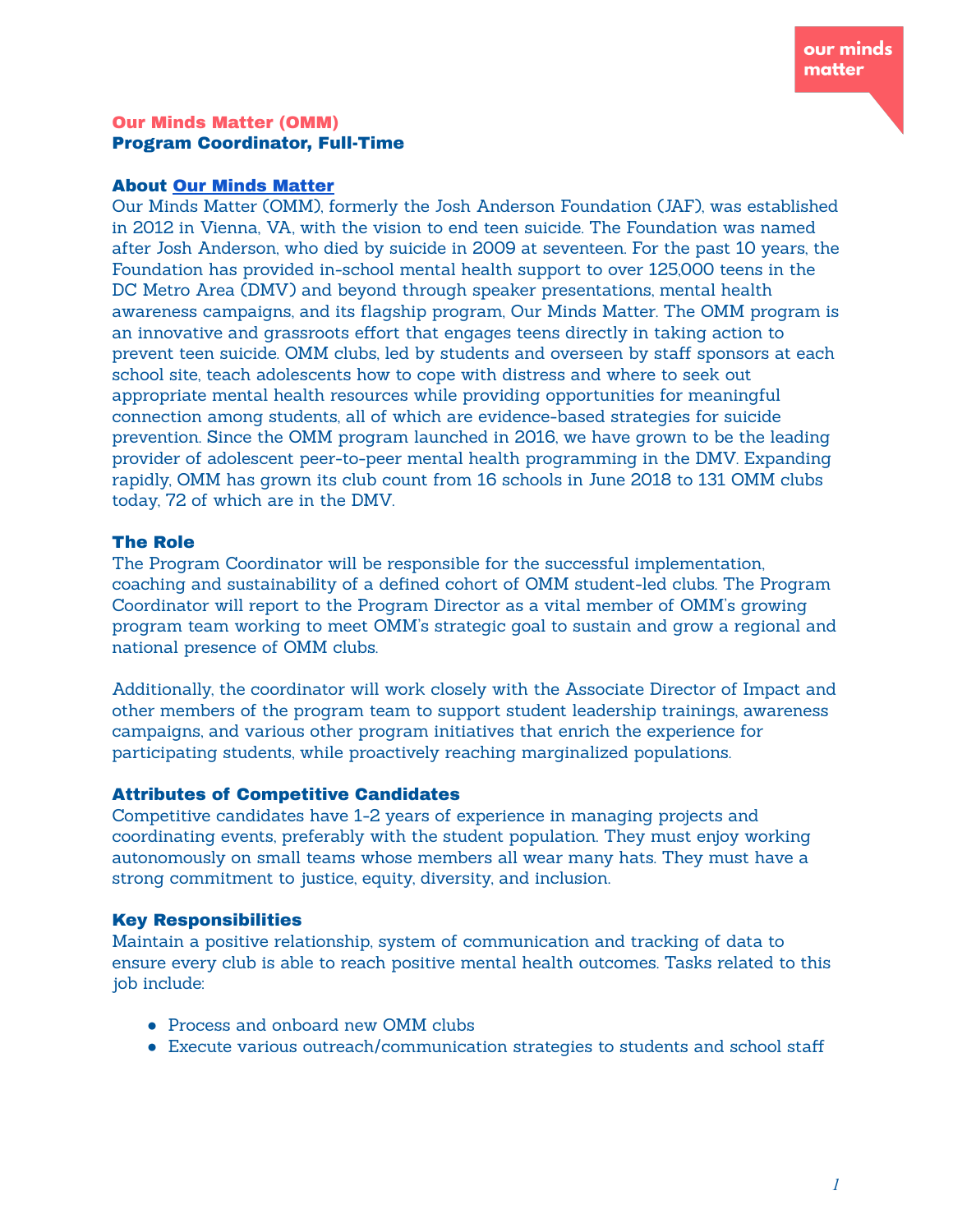- Provide ongoing, custom support to student leaders and staff sponsors
- Coordinate on-site/virtual visits with OMM schools
- Collect and enter program implementation data
- Assist with exporting data for program evaluation and other grant requirements

Responsible for the maintenance of select district/county-wide expansion plans in collaboration with programmatic or funding partners. Tasks related to this job include:

- Coordinate monthly communication to share expansion progress
- Provide a monthly club impact report
- Develop and execute targeted outreach efforts to select schools
- Support wellness initiatives as needed held by the school district or county

Support the continuous development and execution of the OMM program for improved implementation and impact results, especially for marginalized populations; specific tasks include:

- Support the Associate Director of Impact and other team members in executing various OMM events such as leadership training and awareness campaigns
- Coordinate with partner organizations for shared events and initiatives
- Assist in content adaptations to adequately reflect relevant and evidence-informed activities
- Support the development of internal programming processes
- Direct interns and other contracted staff as needed

### Other Responsibilities

Assist with event planning, grant support and other projects as needed. Tasks related to this job include:

- Support annual organization fundraising events
- Assist in other fundraising and operations efforts as needed

### Required Qualifications

- 1-2 years related experience managing projects and coordinating events
- Demonstrated ability to take initiative and work autonomously
- Strong follow-up and attention to detail
- Excellent verbal and written communication skills; strong customer service
- Passion for improving mental health, especially in teen population
- Ability to travel to local participating schools
- Flexibility for planned evening and weekend work hours
- Valid criminal background check via state police and Child Protective Services
- \*Fully vaccinated against COVID-19